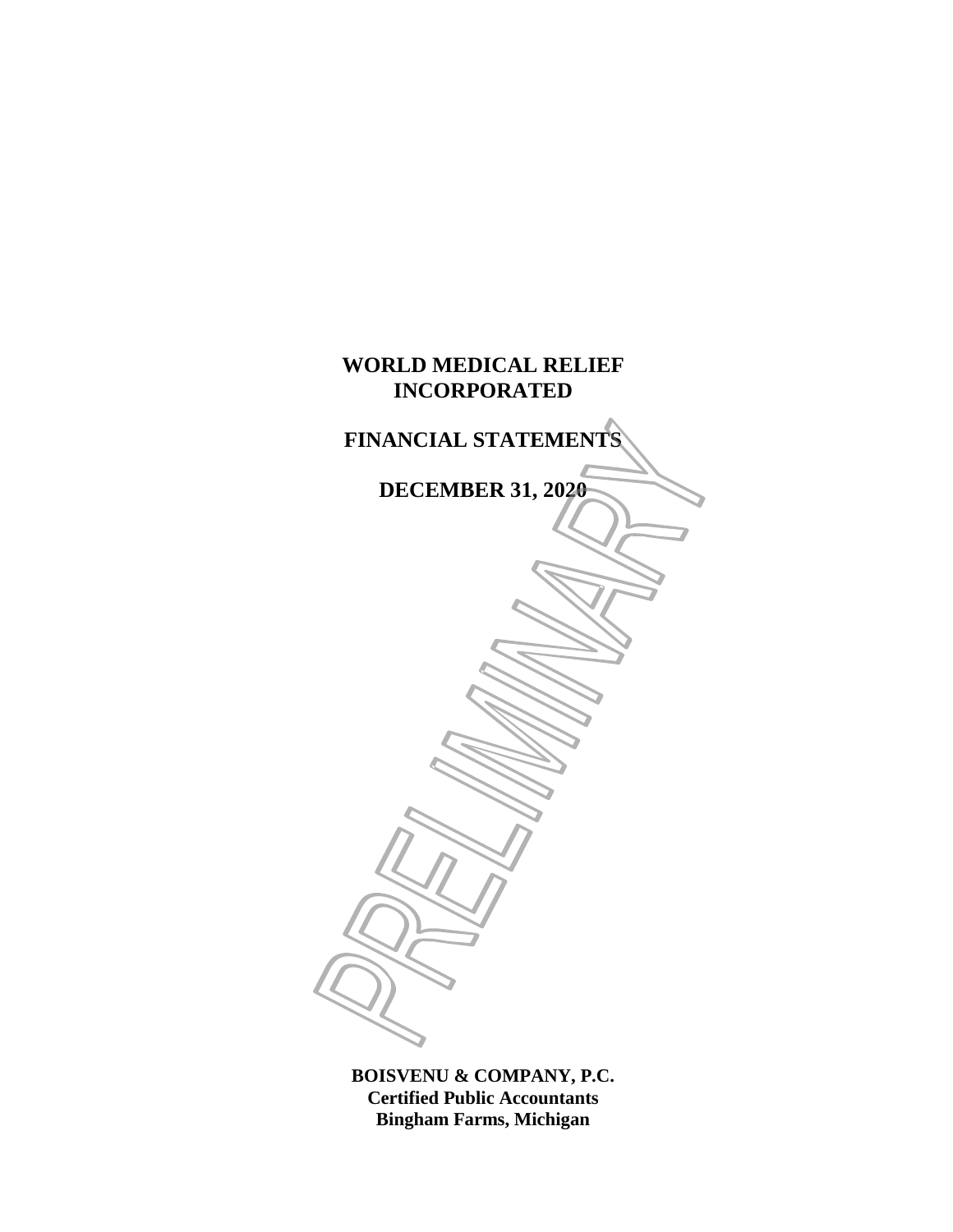| <b>TABLE OF CONTENTS</b>         |               |
|----------------------------------|---------------|
|                                  |               |
|                                  | <b>PAGE</b>   |
| INDEPENDENT AUDITOR'S REPORT.    |               |
| STATEMENT OF FINANCIAL POSITION. | $\mathcal{R}$ |
| STATEMENT OF ACTIVITIES          |               |
| STATEMENT OF FUNCTIONAL EXPENSES | $\sim$ 5      |
| STATEMENT OF CASH FLOWS          |               |
| NOTES TO FINANCIAL STATEMENTS    | 7             |
|                                  |               |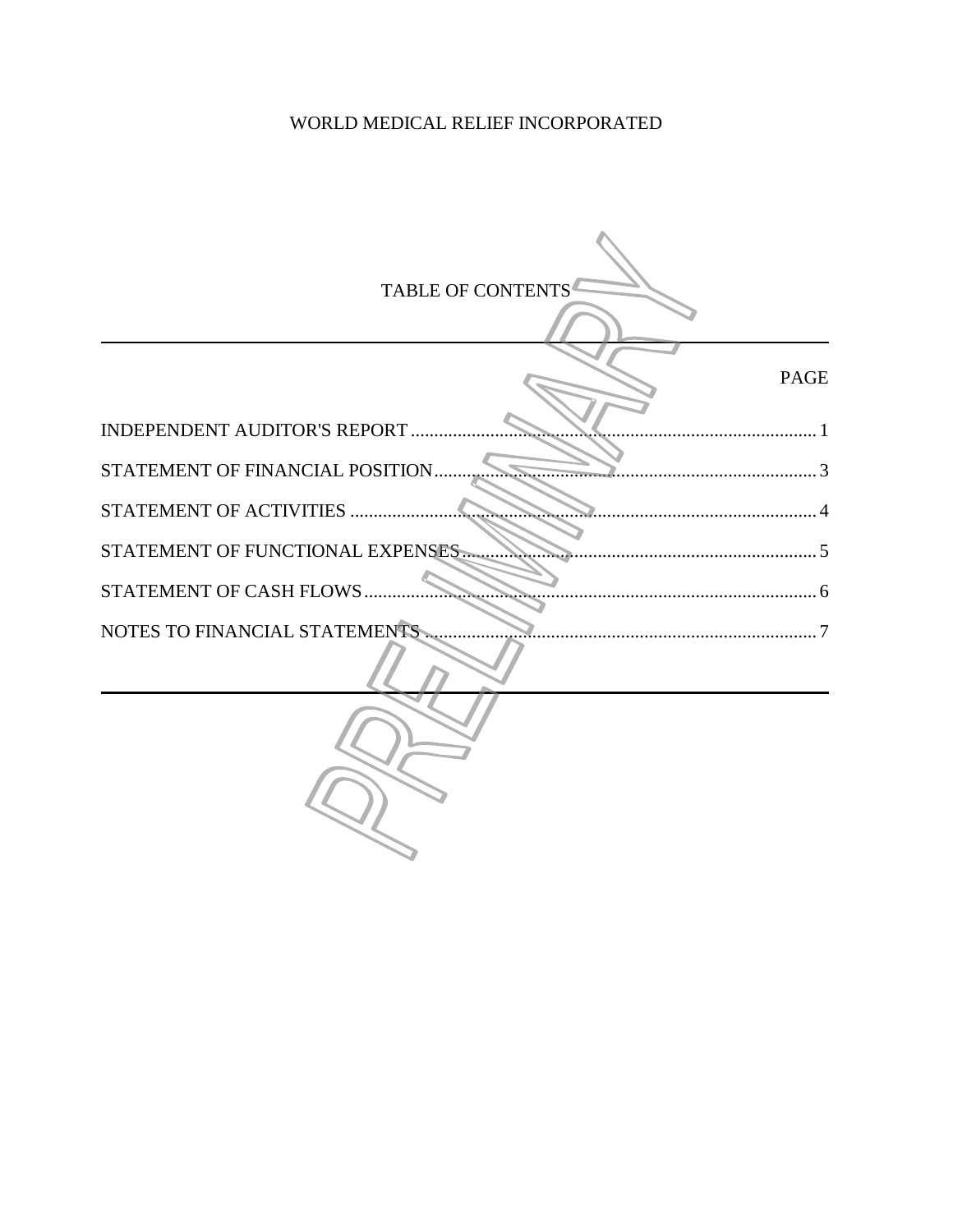<span id="page-2-0"></span>

30600 TELEGRAPH ROAD, SUITE 1300 • BINGHAM FARMS, MICHIGAN 48025 • TEL 248 - 647 - 7200 FAX 248 - 647 - 4770

MEMBER MICHIGAN ASSOCIATION OF CERTIFIED PUBLIC ACCOUNTANTS

AMERICAN INSTITUTE OF CERTIFIED PUBLIC ACCOUNTANTS

#### INDEPENDENT AUDITOR'S REPORT

To the Board of Directors of World Medical Relief Incorporated

We have audited the accompanying financial statements of World Medical Relief Incorporated (a nonprofit organization), which comprise the statement of financial position as of December 31, 2020, and the related statements of activities, functional expenses, and cash flows for the year then ended, and the related notes to the financial statements.

#### Management's Responsibility for the Financial Statements

Management is responsible for the preparation and fair presentation of these financial statements in accordance with accounting principles generally accepted in the United States of America; this includes the design, implementation, and maintenance of internal control relevant to the preparation and fair presentation of financial statements that are free from material misstatement, whether due to fraud or error.

#### Auditor's Responsibility

Our responsibility is to express an opinion on these financial statements based on our audit. We conducted our audit in accordance with auditing standards generally accepted in the United States of America. Those standards require that we plan and perform the audit to obtain reasonable assurance about whether the financial statements are free from material misstatement.

An audit involves performing procedures to obtain audit evidence about the amounts and disclosures in the financial statements. The procedures selected depend on the auditor's judgment, including the assessment of the risks of material misstatement of the financial statements, whether due to fraud or error. In making those risk assessments, the auditor considers internal control relevant to the organization's preparation and fair presentation of the financial statements in order to design audit procedures that are appropriate in the circumstances, but not for the purpose of expressing an opinion on the effectiveness of the organization's internal control. Accordingly, we express no such opinion. An audit also includes evaluating the appropriateness of accounting policies used and the reasonableness of significant accounting estimates made by management, as well as evaluating the overall presentation of the financial statements.

We believe that the audit evidence we have obtained is sufficient and appropriate to provide a basis for our audit opinion.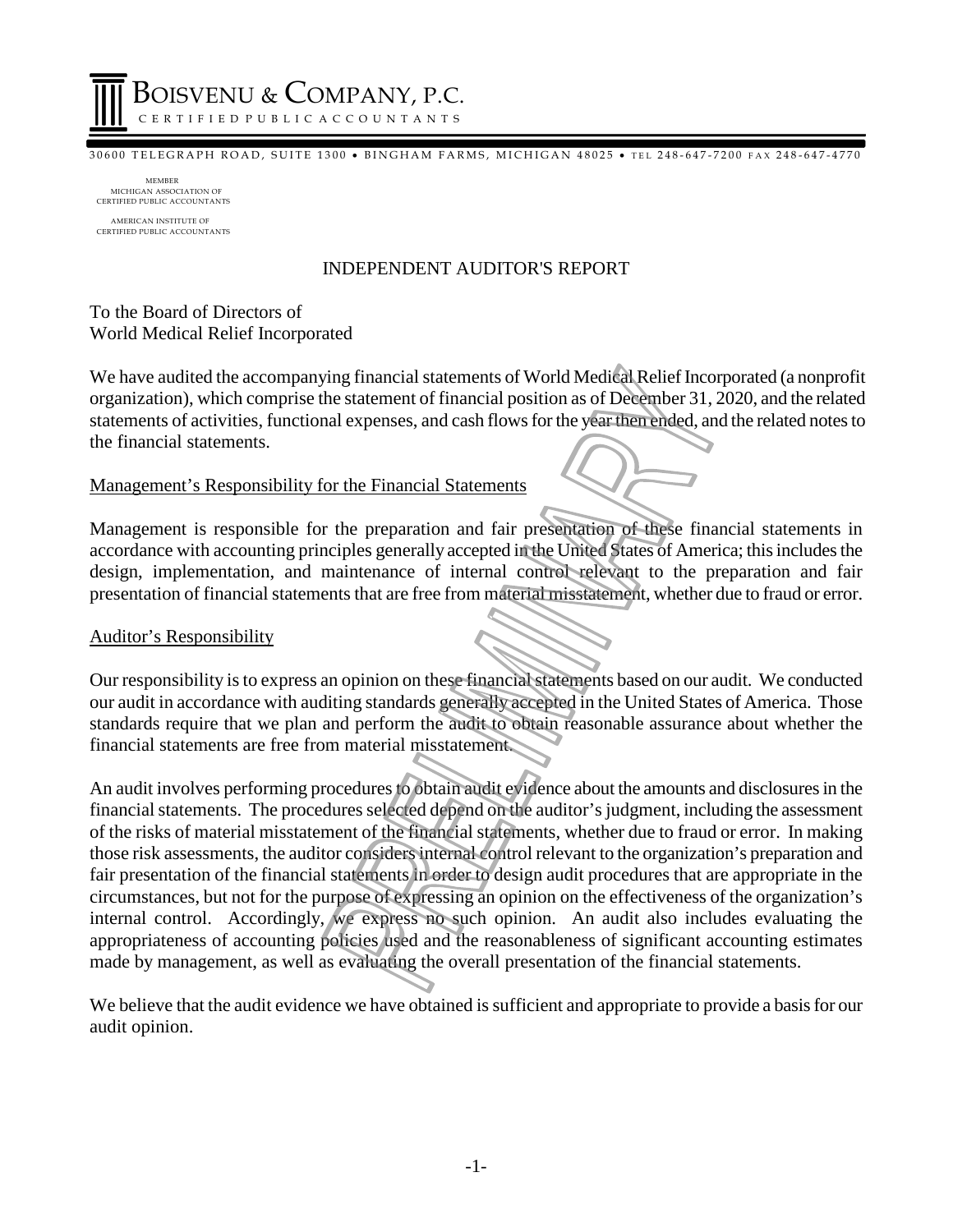### **Opinion**

In our opinion, the financial statements referred to above present fairly, in all material respects, the financial position of World Medical Relief Incorporated as of December 31, 2020, and the changes in its net assets and its cash flows for the year then ended in accordance with accounting principles generally accepted in the United States of America.

### Report on Summarized Comparative Information

We have previously audited World Medical Relief Incorporated's December 31, 2019 financial statements, and we expressed an unmodified audit opinion on those audited financial statements in our report dated October 9, 2020. In our opinion, the summarized comparative information presented herein as of and for the year ended December 31, 2019, is consistent, in all material respects, with the audited financial statements from which it has been derived.

October 29, 2021

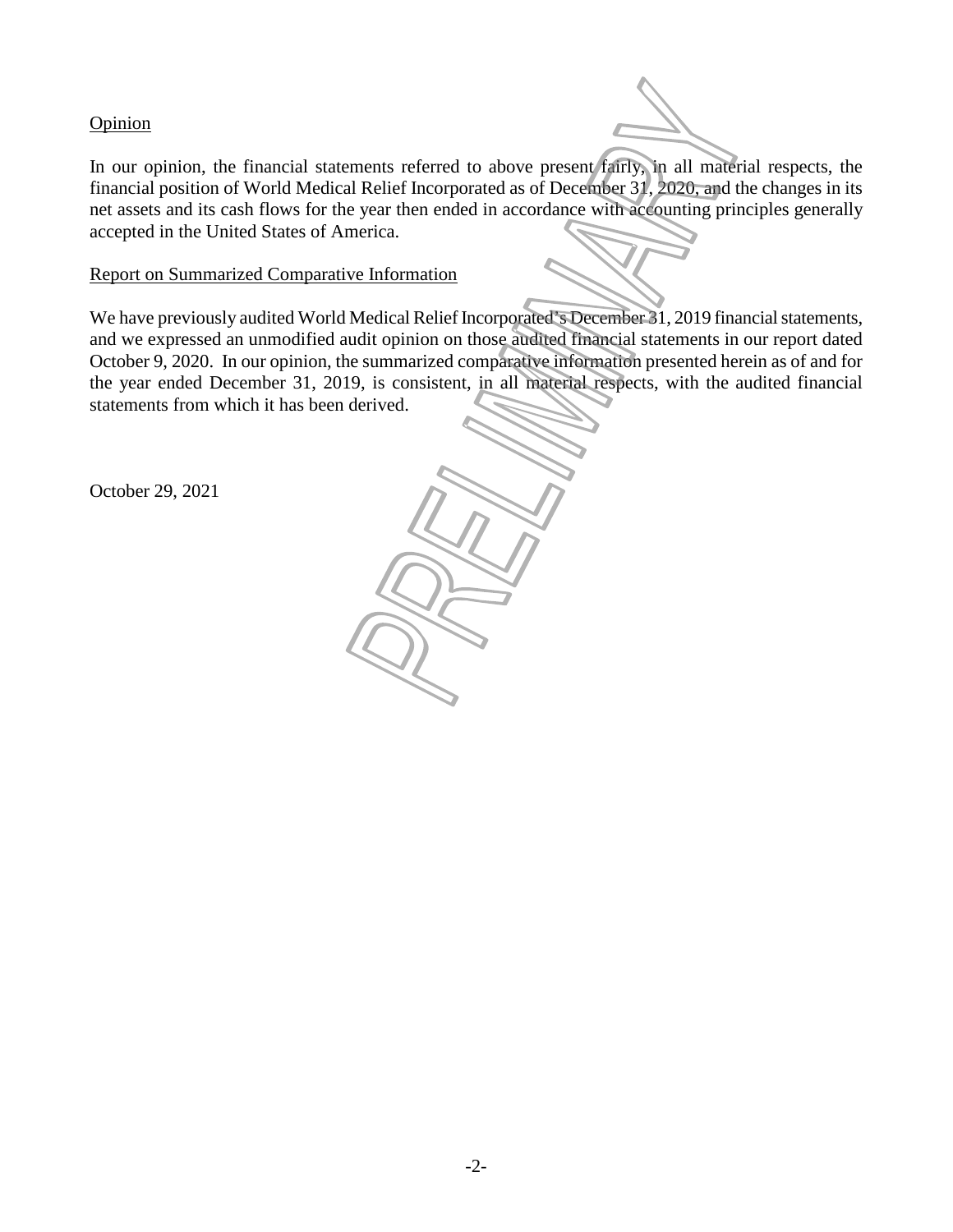# STATEMENT OF FINANCIAL POSITION

# DECEMBER 31, 2020, WITH COMPARATIVE TOTALS FOR 2019

<span id="page-4-0"></span>

|                                                   | <b>Without Donor</b> | With Donor             |                 | Total |           |
|---------------------------------------------------|----------------------|------------------------|-----------------|-------|-----------|
| <b>ASSETS</b>                                     | Restrictions         | Restrictions           | 2020            |       | 2019      |
| <b>Current Assets</b>                             |                      |                        |                 |       |           |
| Cash and cash equivalents                         | \$<br>73,710         | $\mathbb{S}$<br>73,216 | 146,926         | \$    | 34,276    |
| Accounts receivable                               | 36,103               |                        | 36,103          |       | 51,274    |
| Land contract receivable                          | 40,319               |                        | 40,319          |       | 38,356    |
| Advance                                           |                      |                        |                 |       | 350       |
| Prepaid expenses                                  | 5,773                |                        | 5,773           |       | 2,769     |
| <b>Total Current Assets</b>                       | 155,905              | 73,216                 | 229,121         |       | 127,025   |
| <b>Non-current Assets</b>                         |                      |                        |                 |       |           |
| <b>Investments</b>                                | 50,000               |                        | 50,000          |       | 50,000    |
| Beneficial interest                               | 4,934                | 10,000                 | 14,934          |       | 13,300    |
| Land contract receivable - net of current portion | 83,131               |                        | 83,131          |       | 123,450   |
| Medical equipment supplies                        | 2,275,126            |                        | 2,275,126       |       | 2,326,510 |
| Property and equipment - net                      | 72,305               |                        | 72,305          |       | 97,827    |
| <b>Total Non-current Assets</b>                   | 2,485,496            | 10,000                 | 2,495,496       |       | 2,611,087 |
| <b>TOTAL ASSETS</b>                               | 2,641,401            | 83,216                 | \$<br>2,724,617 | \$    | 2,738,112 |
| <b>LIABILITIES AND NET ASSETS</b>                 |                      |                        |                 |       |           |
| <b>Current Liabilities</b>                        |                      |                        |                 |       |           |
| Accounts payable                                  | 30,217<br>\$         |                        | 30,217          | \$    | 29,461    |
| Accrued expenses                                  | 74,439               |                        | 74,439          |       | 59,340    |
| Deferred revenue                                  | 127,239              |                        | 127,239         |       | 129,000   |
| Line of credit                                    | 22,180               |                        | 22,180          |       | 22,180    |
| Notes payable                                     | 19,570               |                        | 19,570          |       | 18,272    |
| <b>Total Current Liabilities</b>                  | 273,645              |                        | 273,645         |       | 258,253   |
| Long-term Liabilities                             |                      |                        |                 |       |           |
| Notes payable - net of current portion            | 33,814               |                        | 33,814          |       | 53,172    |
| <b>Total Liabilities</b>                          | 307,459              |                        | 307,459         |       | 311,425   |
| Net Assets                                        |                      |                        |                 |       |           |
| Without donor restrictions                        | 2,333,942            |                        | 2,333,942       |       | 2,358,508 |
| With donor restrictions                           |                      | 83,216                 | 83,216          |       | 68,179    |
| <b>Total Net Assets</b>                           | 2,333,942            | 83,216                 | 2,417,158       |       | 2,426,687 |
| TOTAL LIABILITIES AND NET ASSETS                  | 2,641,401            | 83,216<br>\$           | 2,724,617       |       | 2,738,112 |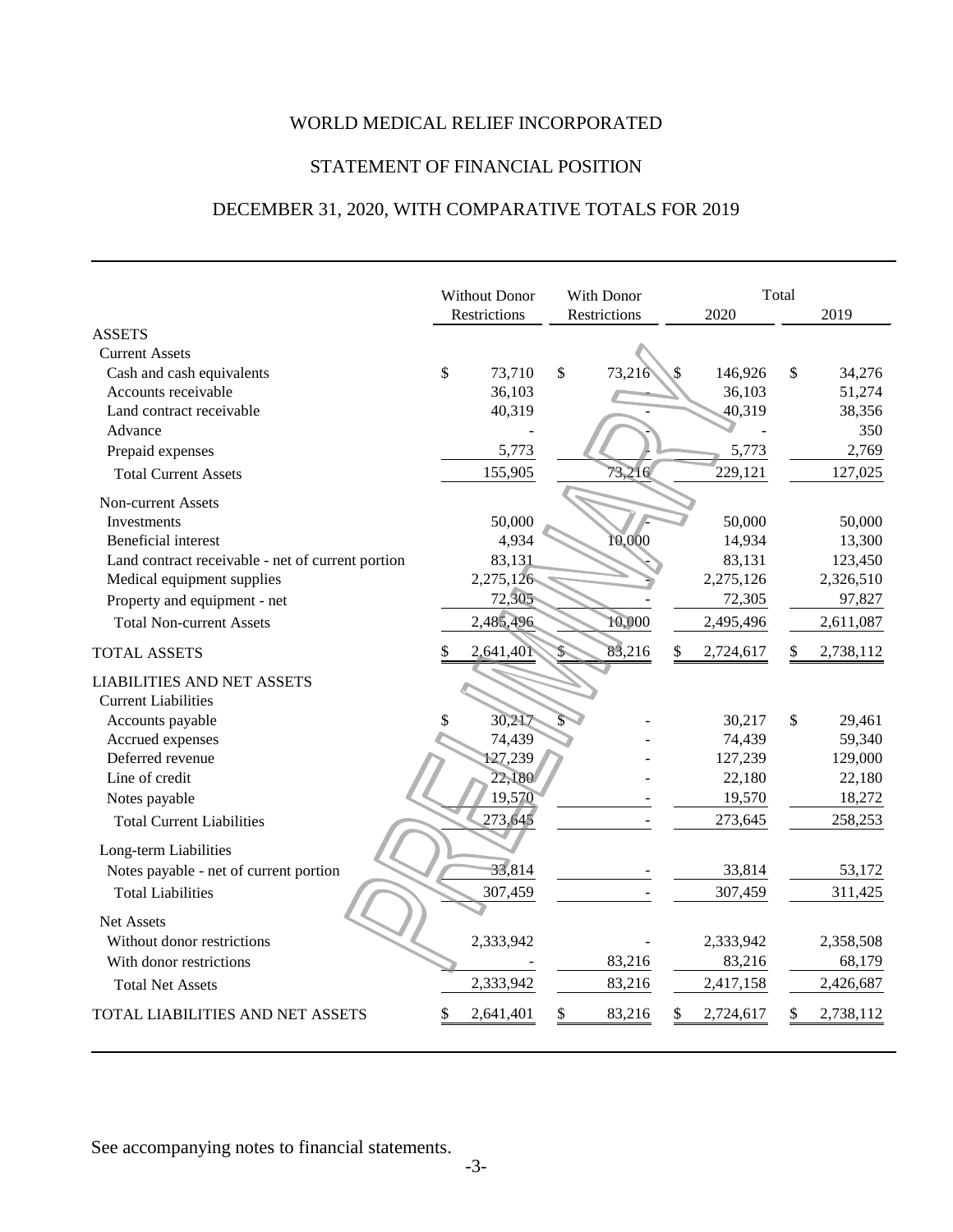# STATEMENT OF ACTIVITIES

# <span id="page-5-0"></span>YEAR ENDED DECEMBER 31, 2020, WITH COMPARATIVE TOTALS FOR 2019

|                                          | <b>Without Donor</b> | With Donor   | Total           |                 |
|------------------------------------------|----------------------|--------------|-----------------|-----------------|
|                                          | Restrictions         | Restrictions | 2020            | 2019            |
| PUBLIC SUPPORT AND REVENUE               |                      |              |                 |                 |
| <b>Public Support</b>                    |                      |              |                 |                 |
| Contributions                            |                      |              |                 |                 |
| Donated medical equipment,               |                      |              |                 |                 |
| prescription drugs and supplies          | \$33,160,179         | \$           | \$33,160,179    | \$35,009,139    |
| Donated services and facilities          | 105,130              |              | 105,130         | 164,341         |
| General contributions                    | 147,808              | 202,455      | 350,263         | 327,406         |
| Governmental agency grants               | 71,507               |              | 71,507          | 62,590          |
| <b>CARES</b> Act income                  | 126,909              |              | 126,909         |                 |
| Special events - net                     | 37,711               |              | 37,711          | 44,216          |
|                                          | 33,649,244           | 202,455      | 33,851,699      | 35,607,692      |
| Net assets released from restrictions    | 187,418              | (187, 418)   |                 |                 |
| <b>Total Public Support</b>              | 33,836,662           | 15,037       | 33,851,699      | 35,607,692      |
| Revenue                                  |                      |              |                 |                 |
| Handling service charge                  | 596,673              |              | 596,673         | 592,118         |
| Prescription service charge              | 66,997               |              | 66,997          | 90,897          |
| Investment income and other              | 24,729               |              | 24,729          | 27,970          |
| Durable medical equipment service        | 15,692               |              | 15,692          | 8,732           |
| <b>Total Revenue</b>                     | 704,091              |              | 704,091         | 719,717         |
| TOTAL PUBLIC SUPPORT AND REVENUE         | 34,540,753           | 15,037       | 34,555,790      | 36,327,409      |
| <b>EXPENSES</b>                          |                      |              |                 |                 |
| Program services                         | 34, 335, 772         |              | 34, 335, 772    | 36,146,096      |
| Management and general                   | 94.501               |              | 94,501          | 87,791          |
| Fund raising                             | 82,761               |              | 82,761          | 79,792          |
| <b>TOTAL EXPENSES</b>                    | 34,513,034           |              | 34,513,034      | 36,313,679      |
| <b>OPERATING EXCESS</b>                  | 27,719               | 15,037       | 42,756          | 13,730          |
| OTHER CHANGES IN NET ASSETS              |                      |              |                 |                 |
| Adjustment to medical equipment supplies | (52, 285)            |              | (52, 285)       | (159, 518)      |
| DECREASE IN NET ASSETS                   | (24, 566)            | 15,037       | (9,529)         | (145,788)       |
| NET ASSETS, beginning of year            | 2,358,508            | 68,179       | 2,426,687       | 2,572,475       |
| NET ASSETS, end of year                  | 2,333,942            | 83,216<br>S  | 2,417,158<br>\$ | 2,426,687<br>\$ |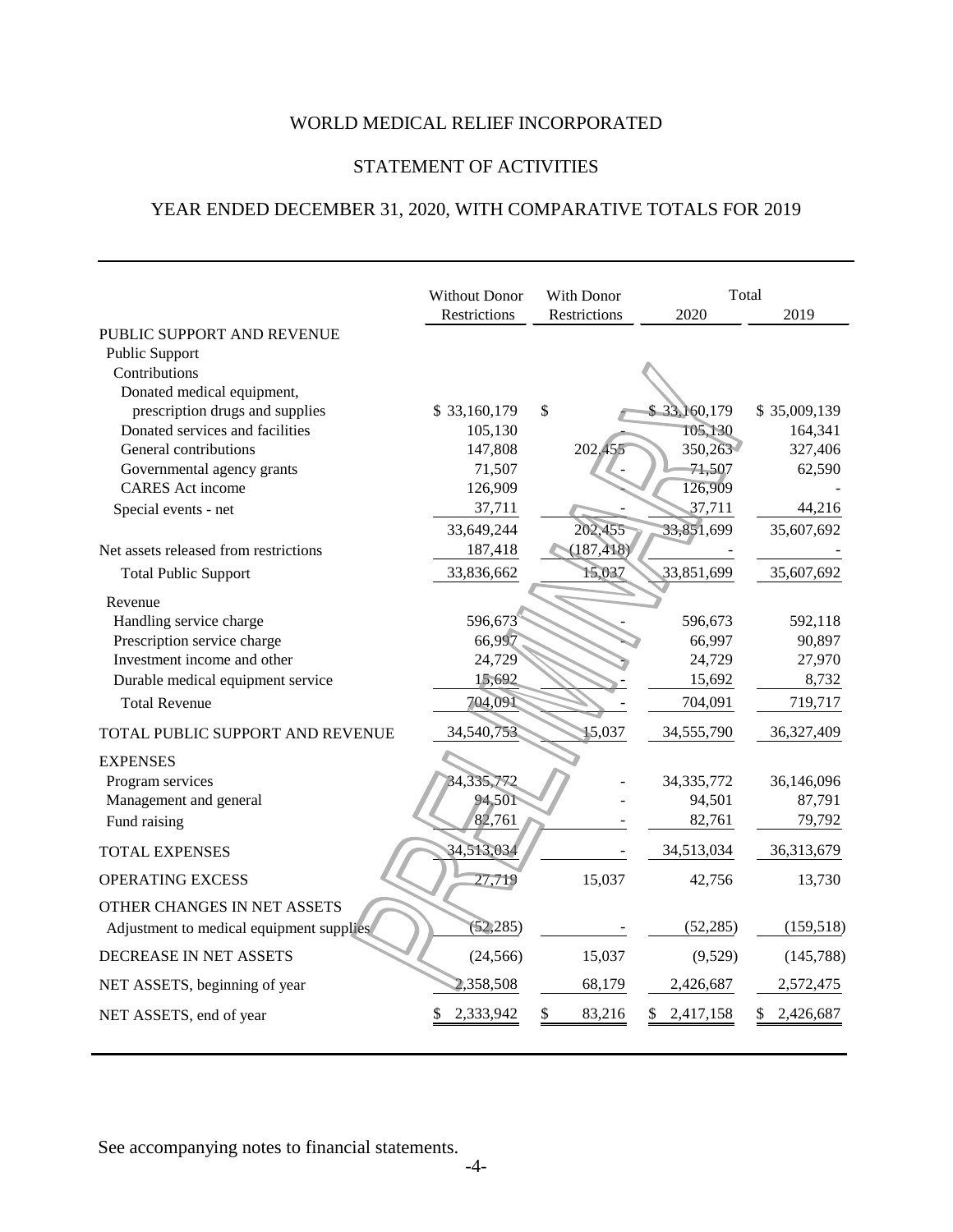# STATEMENT OF FUNCTIONAL EXPENSES

# YEAR ENDED DECEMBER 31, 2020, WITH COMPARATIVE TOTALS FOR 2019

<span id="page-6-0"></span>

|                                    | <b>Program Services</b> |           | <b>Supporting Services</b> |    |                           |   |         |    |              |       |              |
|------------------------------------|-------------------------|-----------|----------------------------|----|---------------------------|---|---------|----|--------------|-------|--------------|
|                                    |                         | Local     | International              |    | Management<br>and General |   | Fund    |    | 2020         | Total | 2019         |
|                                    |                         |           |                            |    |                           |   | Raising |    |              |       |              |
| Salaries                           | \$                      | 351,936   | \$<br>166,170              | \$ | 56,976                    |   | 51,028  | \$ | 626,110      | \$    | 621,945      |
| Payroll taxes                      |                         | 24,276    | 11,462                     |    | ,930<br>З                 |   | 3,520   |    | 43,188       |       | 48,593       |
| Employee benefits                  |                         | 29,692    | 14,020                     |    | 4,807                     |   | 4,305   |    | 52,824       |       | 50,154       |
| Donated services and facilities    |                         | 19,440    | 81,370                     |    | 2,592                     |   | 1,728   |    | 105,130      |       | 164,341      |
| Donated medical equipment supplies |                         | 2,291,779 | 30,868,400                 |    |                           |   |         |    | 33,160,179   |       | 35,009,139   |
| Purchases                          |                         | 70,746    | 11,517                     |    |                           |   |         |    | 82,263       |       | 41,178       |
| Insurance                          |                         | 26,149    | 10,057                     |    | 2,012                     |   | 2,011   |    | 40,229       |       | 40,501       |
| Office supplies and expenses       |                         | 24,943    | 11,777                     |    | 4,038                     |   | 3,617   |    | 44,375       |       | 36,172       |
| Program supplies                   |                         | 21,144    | 7,048                      |    |                           |   |         |    | 28,192       |       | 22,975       |
| Dues, licenses and permits         |                         | 3,064     | 1,447                      |    | 496                       |   | 444     |    | 5,451        |       | 2,786        |
| Outside services                   |                         | 88,037    | 28,294                     |    | 8,986                     |   | 8,049   |    | 133,366      |       | 88,796       |
| <b>Utilities</b>                   |                         | 24,066    | 24,066                     |    | 3,209                     |   | 2,139   |    | 53,480       |       | 51,378       |
| Maintenance                        |                         | 28,438    | 28,438                     |    | 3,792                     |   | 2,528   |    | 63,196       |       | 47,744       |
| Vehicle                            |                         | 4,536     | 0,585                      |    |                           |   |         |    | 15,121       |       | 18,524       |
| Telephone                          |                         | 6,780     | 1,564                      |    | 1,043                     |   | 1,043   |    | 10,430       |       | 10,781       |
| Postage and delivery               |                         | 10,862    | 1,192                      |    | 397                       |   | 796     |    | 13,247       |       | 15,135       |
| Training and conferences           |                         | 1,947     | 919                        |    | 315                       |   | 282     |    | 3,463        |       | 5,254        |
| Specific assistance                |                         |           | 1,000                      |    |                           |   |         |    | 1,000        |       |              |
| Interest                           |                         | 2,821     | 2,821                      |    | 376                       |   | 250     |    | 6,268        |       | 7,811        |
| <b>Total Functional Expenses</b>   |                         |           |                            |    |                           |   |         |    |              |       |              |
| <b>Before Depreciation</b>         |                         | 3,030,656 | 31,282,147                 |    | 92,969                    |   | 81,740  |    | 34,487,512   |       | 36,283,207   |
| Depreciation                       |                         | 1,484     | 11,485                     |    | 1,532                     |   | 1,021   |    | 25,522       |       | 30,472       |
| <b>Total Functional Expenses</b>   | $\mathbb{S}$            | 3,042,140 | \$31,293,632               | \$ | 94,501                    | S | 82,761  |    | \$34,513,034 |       | \$36,313,679 |
|                                    |                         |           |                            |    |                           |   |         |    |              |       |              |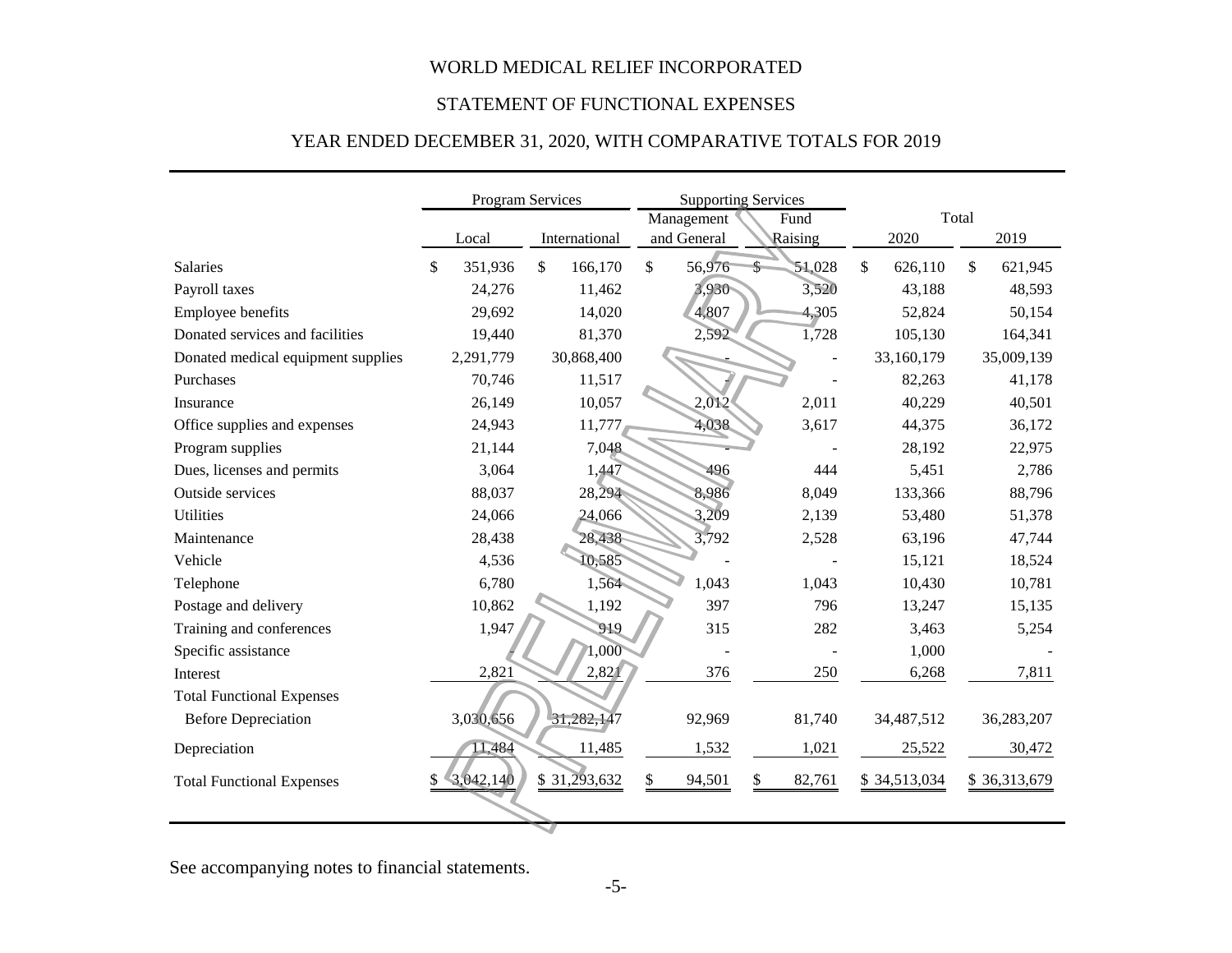# STATEMENT OF CASH FLOWS

# <span id="page-7-0"></span>YEAR ENDED DECEMBER 31, 2020, WITH COMPARATIVE TOTALS FOR 2019

|                                                                | 2020            | 2019                 |
|----------------------------------------------------------------|-----------------|----------------------|
| CASH FLOWS FROM OPERATING ACTIVITIES                           |                 |                      |
| Change in net assets                                           | (9,529)         | \$<br>(145,788)      |
| Adjustments to reconcile change in net assets to               |                 |                      |
| net cash provided (used) by operating activities               |                 |                      |
| Depreciation                                                   | 25,522          | 30,472               |
| Net gain on endowment fund                                     | (1,634)         | (2,039)              |
| Change in donated medical equipment supplies                   | 52,285          | 159,518              |
| (Increase) decrease in operating assets<br>Accounts receivable |                 |                      |
| Inventory                                                      | 15,171<br>(901) | (23, 349)<br>(2,995) |
| Advance                                                        | 350             | 650                  |
| Prepaid expenses                                               | (3,004)         | (2,769)              |
| Increase (decrease) in operating liabilities                   |                 |                      |
| Accounts payable and accrued expenses                          | 15,855          | (51,095)             |
| Deferred revenue                                               | (1,761)         | (32,950)             |
|                                                                |                 |                      |
| NET CASH PROVIDED (USED) BY OPERATING ACTIVITIES               | 92,354          | (70, 345)            |
| CASH FLOWS FROM INVESTING ACTIVITIES                           |                 |                      |
| Principal payments received on land contract                   | 38,356          | 36,490               |
| NET CASH PROVIDED BY INVESTING ACTIVITIES                      | 38,356          | 36,490               |
| CASH FLOWS FROM FINANCING ACTIVITIES                           |                 |                      |
| Payments on notes payable                                      | (18,060)        | (17, 168)            |
| NET CASH USED BY FINANCING ACTIVITIES                          | (18,060)        | (17, 168)            |
| NET INCREASE (DECREASE) IN CASH AND CASH EQUIVALENTS           | 112,650         | (51,023)             |
| CASH AND CASH EQUIVALENTS, beginning of year                   | 34,276          | 85,299               |
| CASH AND CASH EQUIVALENTS, end of year                         | \$<br>146,926   | \$<br>34,276         |
| SUPPLEMENTAL DISCLOSURES                                       |                 |                      |
| Interest paid                                                  | 6,268           | \$<br>7,811          |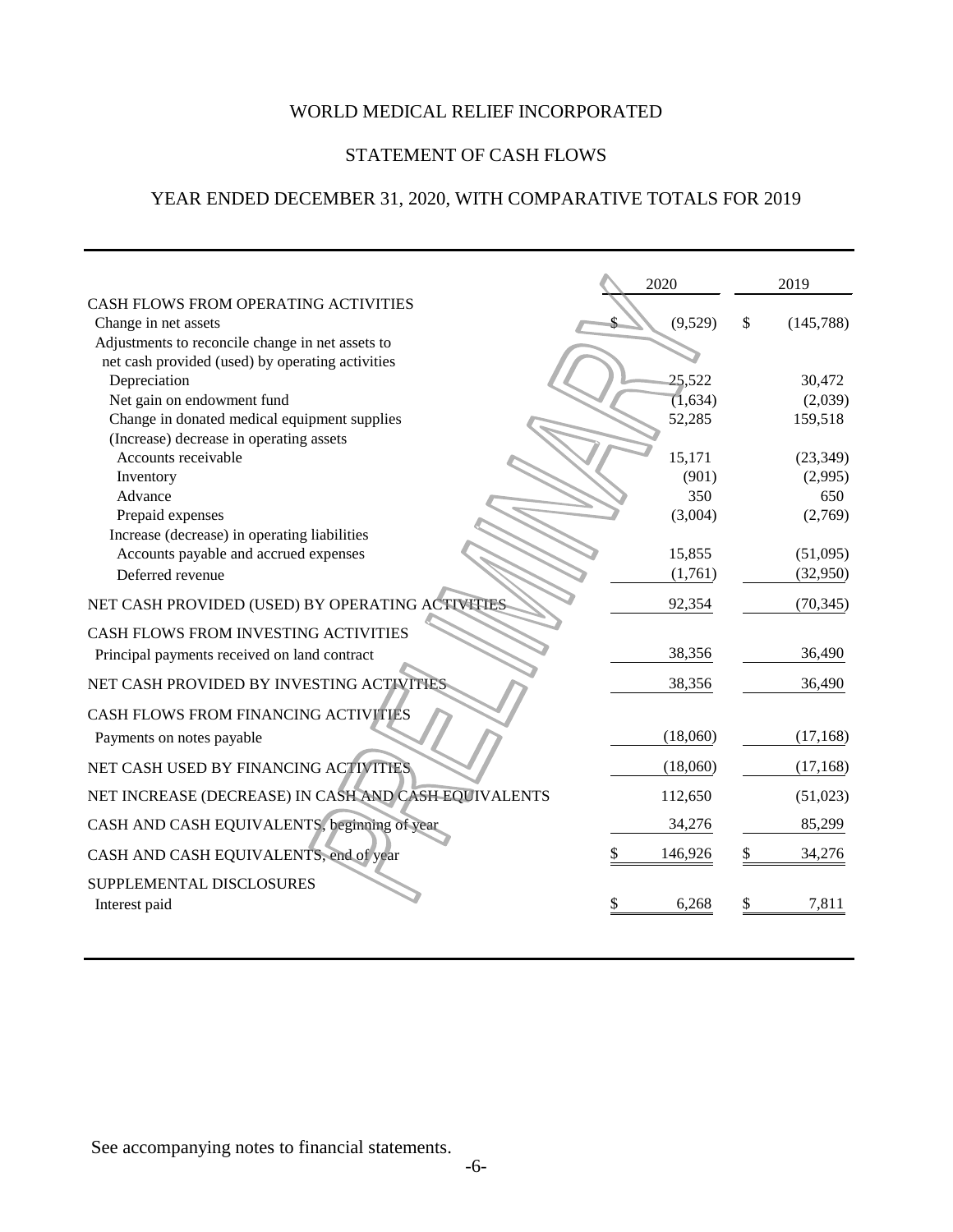# NOTES TO FINANCIAL STATEMENTS

# <span id="page-8-0"></span>1. SUMMARY OF SIGNIFICANT ACCOUNTING POLICIES

#### **Organization**

World Medical Relief Incorporated (the Organization) is a Michigan nonprofit corporation exempt from federal income taxes under Section  $501(c)(3)$  of the Internal Revenue Code as an organization that is not a private foundation.

The Organization was established for the purpose of obtaining contributions of medical and dental supplies, equipment, and prescription drugs for distribution to individuals, clinics, and hospitals throughout the world for the benefit of indigent persons. Most of these contributions consist of numerous and varying gifts in-kind.

The Organization's program and supporting services are as follows:

### Program Services

International Program – The Organization ships medical supplies, equipment, and prescription drugs throughout the world for the benefit of indigent persons.

Local Programs – Local programs consist of the following:

- Affordable Prescription Program The prescription program provides monthly prescription drugs to needy area citizens.
- Medical Supply Service The medical supply service provides diapers and blue pads to the metropolitan Detroit community.
- Durable Medical Equipment Service The durable medical equipment service assists individuals of all ages who are financially unable to obtain medical equipment including canes, walkers, and hospital beds.
- Other Services New blankets and hygiene kits are provided to the local area homeless, domestic violence victims, and runaway shelter programs.

#### Management and General

This includes the functions necessary to maintain an adequate working environment, provide proper administrative support of the Organization's programs, and manage the financial and budgeting responsibilities of the Organization.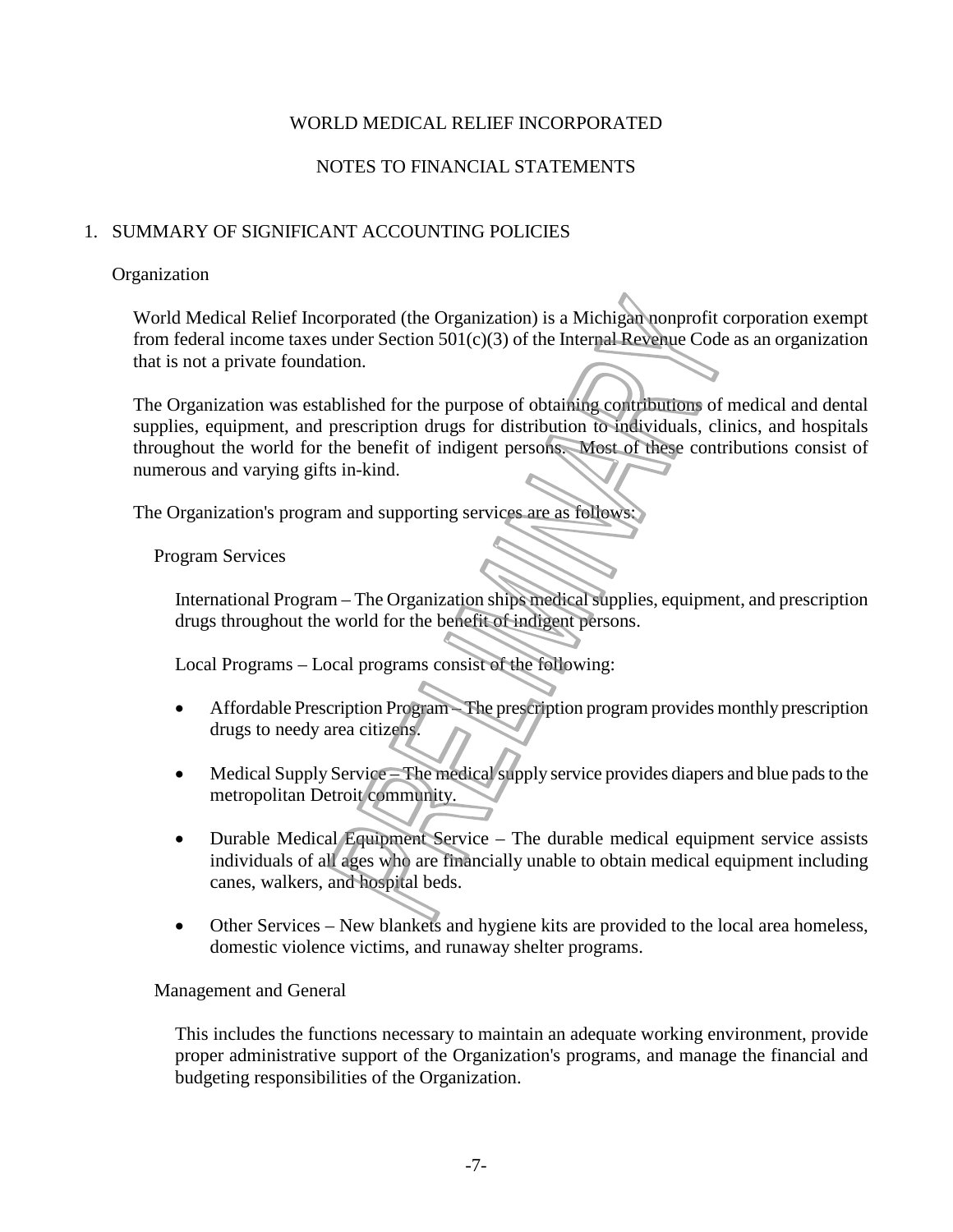### NOTES TO FINANCIAL STATEMENTS

### 1. SUMMARY OF SIGNIFICANT ACCOUNTING POLICIES (continued)

#### Organization (continued)

#### Fund Raising

This provides the structure necessary to encourage and secure support from individuals, foundations and government agencies.

#### Basis of Presentation

The Organization reports information regarding its financial position and activities according to two classes of net assets that are based upon the existence or absence of restrictions on use that are placed by its donors: net assets without donor restrictions and net assets with donor restrictions.

Net assets without donor restrictions are resources available to support operations and not subject to donor restrictions. The only limits on the use of net assets without donor restrictions are the broad limits resulting from the nature of the Organization, the environment in which it operates, the purposes specified in its corporate documents and its application for tax-exempt status and any limits resulting from contractual agreements with creditors and others that are entered into in the course of its operations.

Net assets with donor restrictions are subject to donor-imposed restrictions. Some donor-imposed restrictions are temporary in nature, such as those that will be met by the passage of time or other events specified by the donor. Other donor-imposed restrictions are perpetual in nature, such as those that the donor stipulates that resources be maintained in perpetuity.

Use of Estimates

The preparation of financial statements in conformity with generally accepted accounting principles requires management to make estimates and assumptions that affect the reported amounts of assets and liabilities and disclosure of contingent assets and liabilities at the date of the financial statements and the reported amounts of revenues and expenses during the reported period. Actual results could differ from those estimates.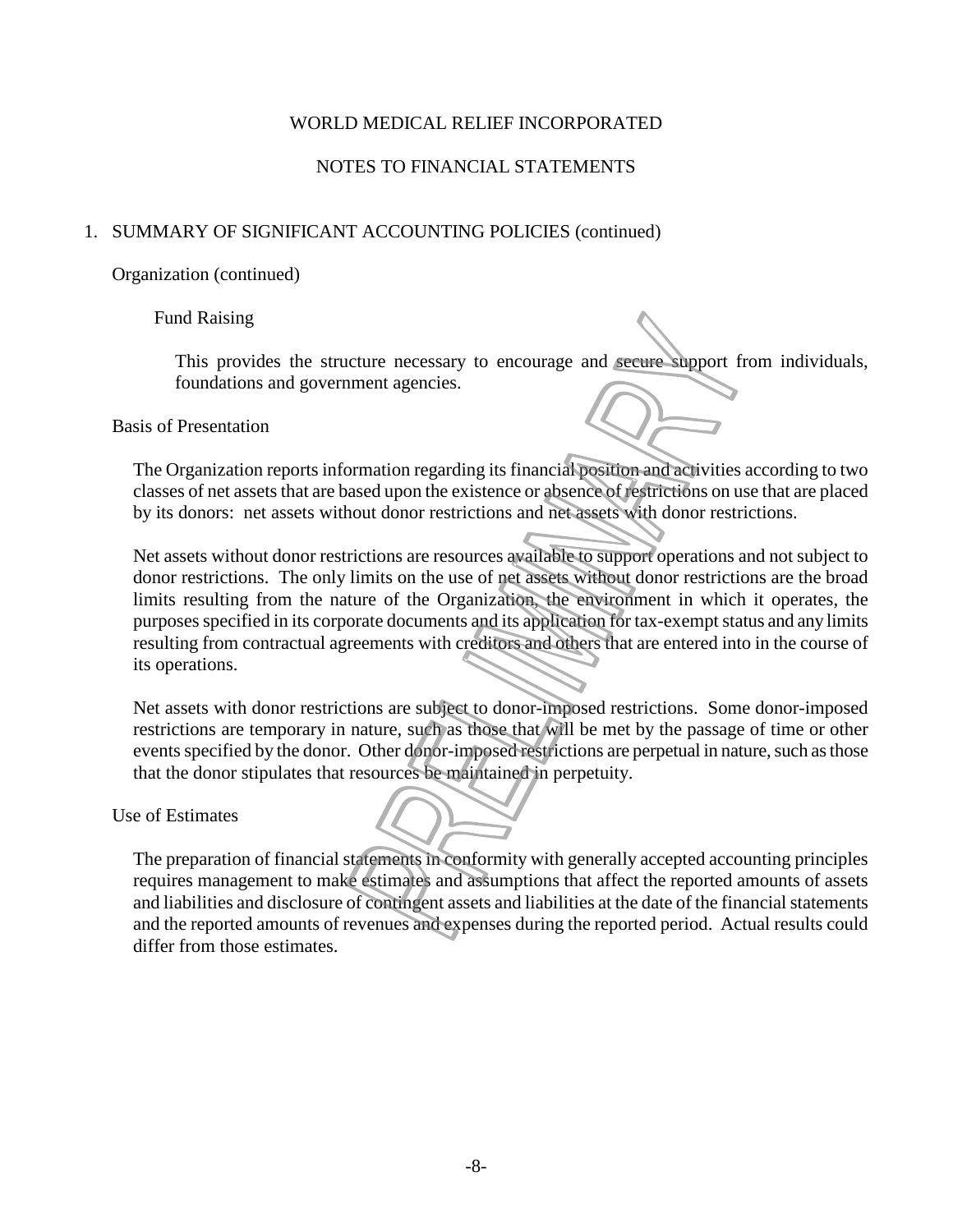# NOTES TO FINANCIAL STATEMENTS

### 1. SUMMARY OF SIGNIFICANT ACCOUNTING POLICIES (continued)

#### Cash and Cash Equivalents

For purposes of the statement of cash flows, highly liquid investments with maturities of three months or less when purchased are considered cash equivalents and recorded at cost, which approximates fair value.

#### Accounts Receivable

The Organization considers accounts receivable to be fully collectible at December 31, 2020. Accordingly, no allowance for doubtful accounts is required. If amounts become uncollectible, they will be charged to operations when that determination is made.

#### Medical Equipment Supplies

The Organization's medical equipment supplies consist primarily of donated medical and dental supplies, equipment, and prescription drugs. Management values medical equipment supplies on hand based on distributions in the subsequent months. The Organization values donated medical and dental supplies and equipment at fair value. Prescription drugs are valued at cost when purchased or estimated retail value when donated.

#### Investments

Investments are recorded at fair value, or for gifts, market value at the date of the gift. The unrealized gains and losses are reported in the statement of financial position and statement of activities as increases and decreases in net assets without donor restrictions unless their use is restricted by explicit donor stipulation or law. Investment losses reduce net assets with donor restrictions to the extent that donor imposed restrictions on net appreciation of the fund have not been met before the loss occurs. Any remaining losses are reported as underwater funds.

#### Property and Equipment

Property and equipment are carried at cost or, if donated, at fair value at the time of the donation. Depreciation is provided on a straight-line basis over the estimated useful lives of five to seven years. The Organization's policy is to capitalize acquisitions of \$2,500 or more. Expenditures for major renewals and betterments that extend the useful lives of property and equipment are capitalized. Expenditures for maintenance and repairs are charged to expense as incurred.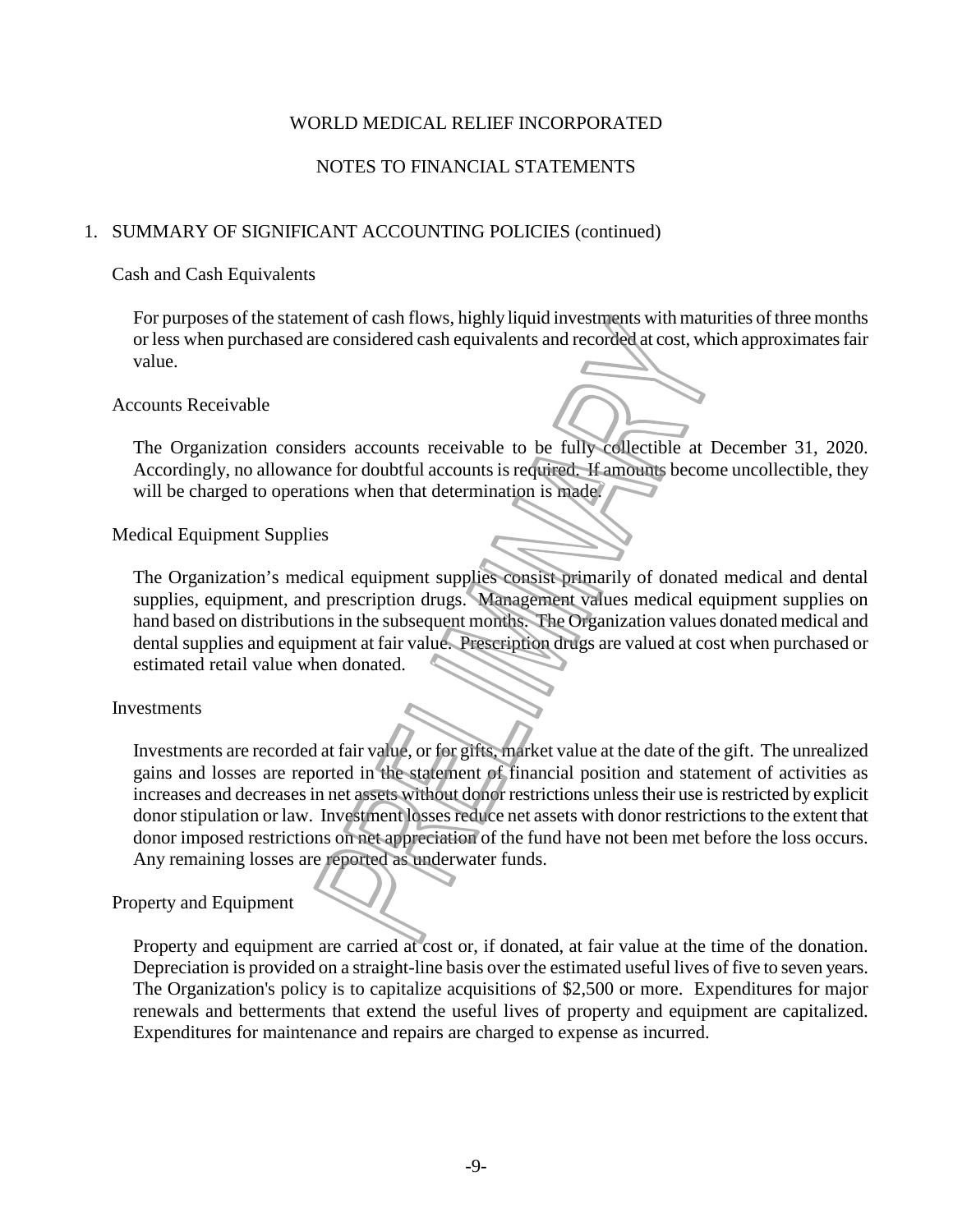### NOTES TO FINANCIAL STATEMENTS

#### 1. SUMMARY OF SIGNIFICANT ACCOUNTING POLICIES (continued)

#### Revenue and Support

Agency contract arrangements with foundations, corporations or governmental agencies constitute and are accounted for as conditional contributions since the resource provider does not receive commensurate value for the consideration received by the Organization; rather, the purpose of an arrangement is for the benefit of the general public. Revenue is recognized when the condition is satisfied. Conditions are satisfied based on incurring qualified expenses, and/or satisfying a milestone, and/or execution of other deliverable units of service. A refundable advance is recorded when the Organization receives assets (i.e. cash) in advance of the satisfaction of the conditions within these arrangements. As of December 31, 2020, there were no refundable advances recorded for agency contracts.

Retroactive determination of allowable costs by resource providers may result in final settlements different from interim payments for reimbursable services submitted by the Organization. Revenue is reported at the estimated net realizable amounts from resource providers for services rendered, including estimated retroactive adjustments under reimbursement agreements. Retroactive adjustments are accrued on an estimated basis in the period the related services are rendered and adjusted in future periods as final settlements are determined.

Contributions received are recorded as net assets with donor restrictions or net assets without donor restrictions, depending on the existence and/or nature of any donor restrictions.

Under ASU 2018-08, the Organization elects to report restricted contributions that were initially conditional and for which both the condition and the restriction simultaneously occur, as increases in net assets without donor restrictions.

The Organization reports unconditional gifts of cash and other assets as support with donor restrictions, if they are received with donor stipulations that limit the use of the donated assets. When a donor restriction expires (that is, when a stipulated time restriction ends or purpose restriction is accomplished), net assets with donor restrictions are reclassified to net assets without donor restrictions and reported in the statement of activities as net assets released from restrictions.

The Organization reports gifts of equipment as support without donor restrictions unless explicit donor stipulations specify how the donated assets must be used. Gifts of long-lived assets with explicit restrictions that specify how the assets are to be used and gifts of cash or other assets that must be used to acquire long-lived assets are reported as restricted support. Absent explicit donor stipulations about how long those long-lived assets must be maintained, the Organization reports expirations of donor restrictions when the donated or acquired long-lived assets are placed in service.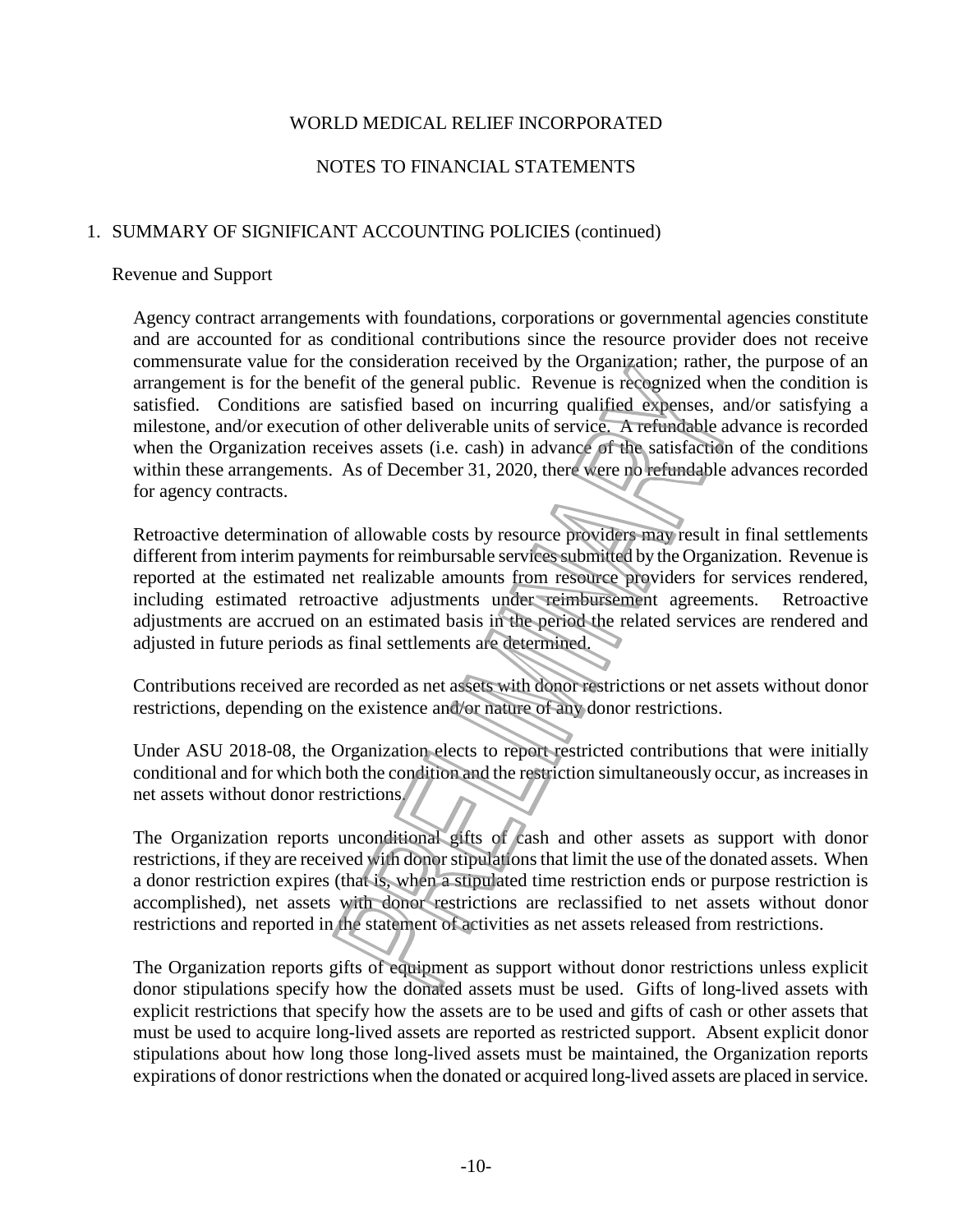# NOTES TO FINANCIAL STATEMENTS

#### 1. SUMMARY OF SIGNIFICANT ACCOUNTING POLICIES (continued)

#### Functional Classification of Expenses

The costs of providing various programs and other activities have been summarized on a functional basis in the statement of activities. The statement of functional expenses presents the natural classification of expenses by function. Directly identifiable expenses are charged to the associated program and supporting services. Certain indirect costs have been allocated among the programs and supporting services benefited. Personnel and related costs are allocated based on estimates of time and effort. Other costs, such as occupancy, are allocated on a square footage basis.

Fair Value Disclosure

Generally accepted accounting principles require disclosure of an estimate of fair value of certain financial instruments. The Organization's significant financial instruments are cash, accounts receivable, and other short-term assets and liabilities. For these financial instruments, carrying values approximate fair value.

# 2. LIQUIDITY AND AVAILABILITY OF FINANCIAL ASSETS

The following reflects the Organization's financial assets as of December 31, 2020, reduced by amounts not available for general use because of contractual or donor-imposed restrictions within one year of the statement of financial position date.

| Financial assets, at year-end                         | S | 371,413  |
|-------------------------------------------------------|---|----------|
| Less those unavailable for general                    |   |          |
| expenditures within one year, due to:                 |   |          |
| Contractual or donor-imposed restrictions:            |   |          |
| Restricted by donor with time or purpose restrictions |   | (73,216) |
| Donor restricted endowment funds                      |   | (10,000) |
| Financial assets available to meet cash needs         |   |          |
| for general expenditures within one year              |   | 288,197  |
|                                                       |   |          |

As part of the Organization's liquidity management, it has a policy to structure its financial assets to be available as general expenditures, liabilities, and other obligations come due. In the event of an unanticipated liquidity need, the Organization also could draw from its line of credit, which has \$2,820 available (as further discussed in Note 8).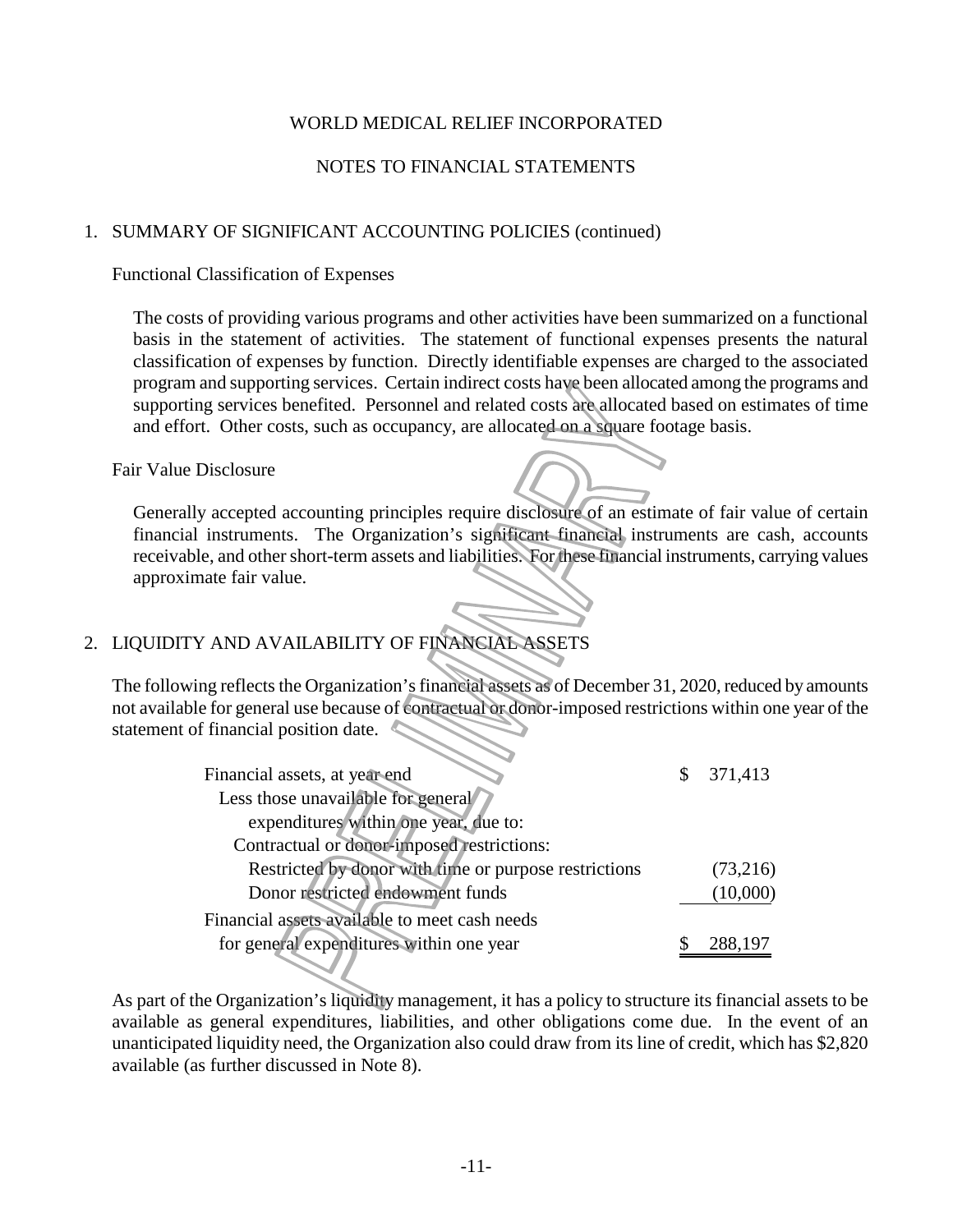### NOTES TO FINANCIAL STATEMENTS

#### 3. FAIR VALUE MEASUREMENTS

Various inputs may be used in determining the fair value of the Organization's assets and liabilities measured on a recurring basis. These inputs are market-based measurements based on and determined by the assumptions that market participants would use in pricing an asset or a liability and are summarized into three levels:

- Level (1): Inputs to the valuation methodology are quoted prices for identical assets in active markets.
- Level (2): Inputs to the valuation methodology include quoted prices for similar assets in active markets, and inputs that are observable for the asset, either directly or indirectly.
- Level (3): Inputs to the valuation methodology are unobservable and significant to the fair value measurement (including the Organization's own assumptions in determining the fair value of an asset or a liability).

Inputs may be observable or unobservable. Observable inputs are inputs that reflect the assumptions market participants would use in pricing the asset or liability based on market data obtained from sources independent of the reporting entity. Unobservable inputs are inputs that reflect the reporting entity's own assumptions about projections market participants would use in developing a price that would be received to sell an asset or paid to transfer a liability based on the best information available in the circumstances. The inputs or methodology used for valuing securities are not necessarily an indication of the risk associated with investing in those securities.

In instances where inputs used to measure fair value fall into different levels in the above fair value hierarchy, fair value measurements in their entirety are categorized based on the lowest level input that is significant to the valuation. The Organization's assessment of the significance of particular inputs to these fair value measurements requires judgment and considers factors specific to each asset or liability.

The following table summarizes the Organization's inputs used to determine their values on December 31, 2020:

|                                               | Level 1 |  | Level 2 | Level 3     |  |
|-----------------------------------------------|---------|--|---------|-------------|--|
| Beneficial interest in perpetual endowment \$ |         |  | 14.934  |             |  |
| Medical equipment supplies                    |         |  |         | 2,275,126   |  |
| Partnership interest                          |         |  |         | 50,000      |  |
|                                               |         |  | 14,934  | \$2,325,126 |  |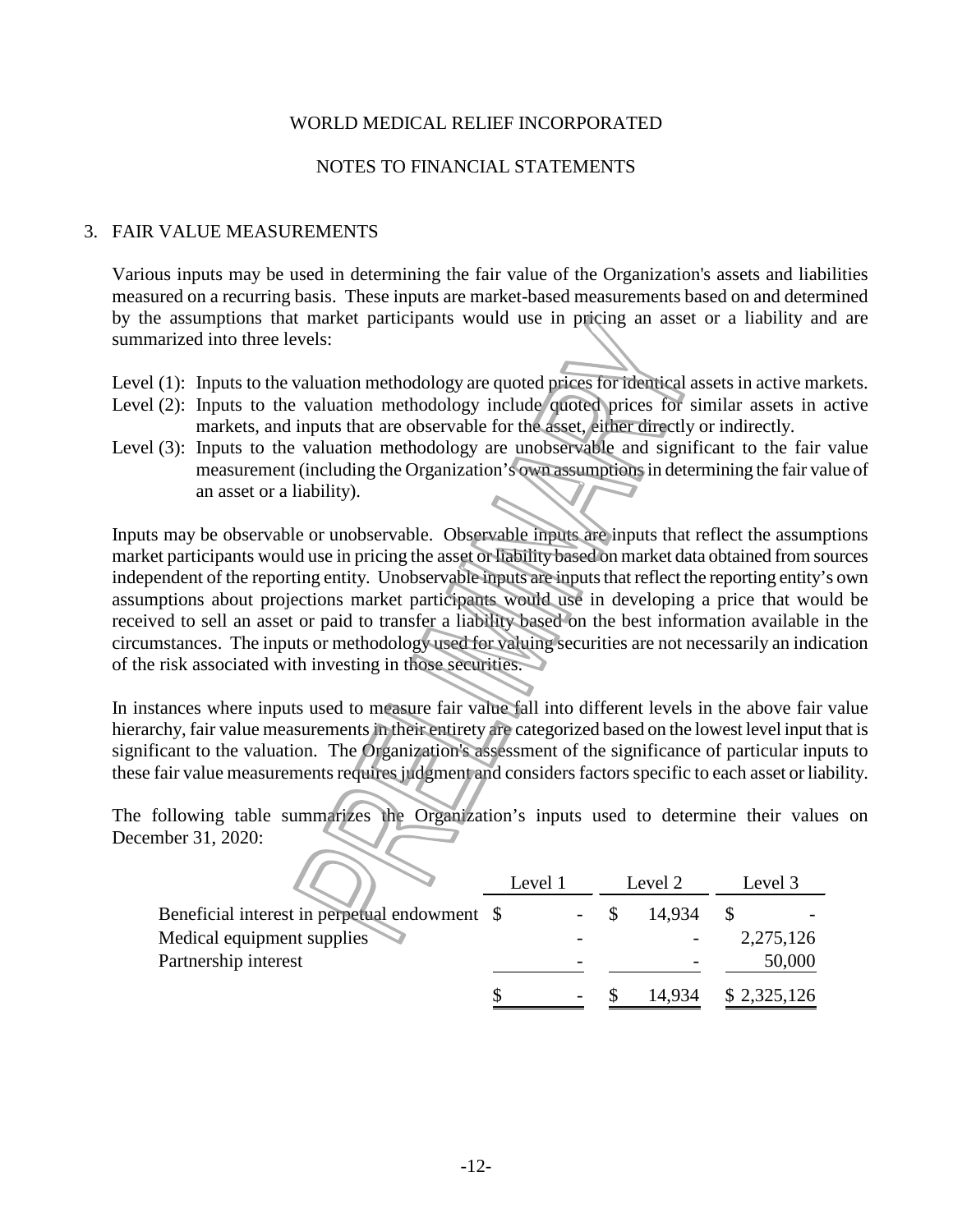#### NOTES TO FINANCIAL STATEMENTS

#### 3. FAIR VALUE MEASUREMENTS (continued)

The following table summarizes the change in the fair values for Level 3 assets for the year ended December 31, 2020:



#### 4. ENDOWMENT FUND

The Organization entered into an agreement with the Community Foundation for Southeast Michigan (CFSEM) to establish an endowment fund. The fund was created with the proceeds from a contribution without donor restrictions of \$10,000 that the Organization had received. In accordance with FASB ASC 958-605-25-24, *Transfer of Assets to a Non-Profit or Charitable Trust That Raises or Holds Contributions for Others*, this portion of the fund, known as the reciprocal portion, has been recorded as an asset on the books of the Organization, even though CFSEM may have variance power over the asset. In addition to the reciprocal transfer made by the Organization, third party donors have also made contributions to the fund for the benefit of the Organization. CFSEM maintains explicit variance power over any third party gifts and the earnings thereon. As a result, in accordance with FASB ASC 958, this amount is not recorded as an asset of the Organization. Fund investments are determined by the trustee of CFSEM and earnings are available for distribution to the Organization for operations at the discretion of CFSEM. The market value of the contributed portion of the fund (contributions from third party donors plus net earnings) has been calculated by CFSEM and is shown below as amount allocable to the contributed amount of the fund. As of December 31, 2020, the endowment fund's balance is as follows:

|                                   | Amount allocable<br>to the reciprocal<br>transfer amount | Amount allocable<br>to the contributed<br>amount of the fund |   | Total  |
|-----------------------------------|----------------------------------------------------------|--------------------------------------------------------------|---|--------|
| Market value at December 31, 2019 | \$<br>13,300                                             | \$<br>904                                                    | S | 14,204 |
| Contributions                     |                                                          |                                                              |   |        |
| Change in investment              | 1,694                                                    | 115                                                          |   | 1,809  |
| Grant funds distributed           |                                                          |                                                              |   |        |
| Fees                              | (60)                                                     | (4)                                                          |   | (64)   |
| Market value at December 31, 2020 | 14,934                                                   | 1,015                                                        |   | 15,949 |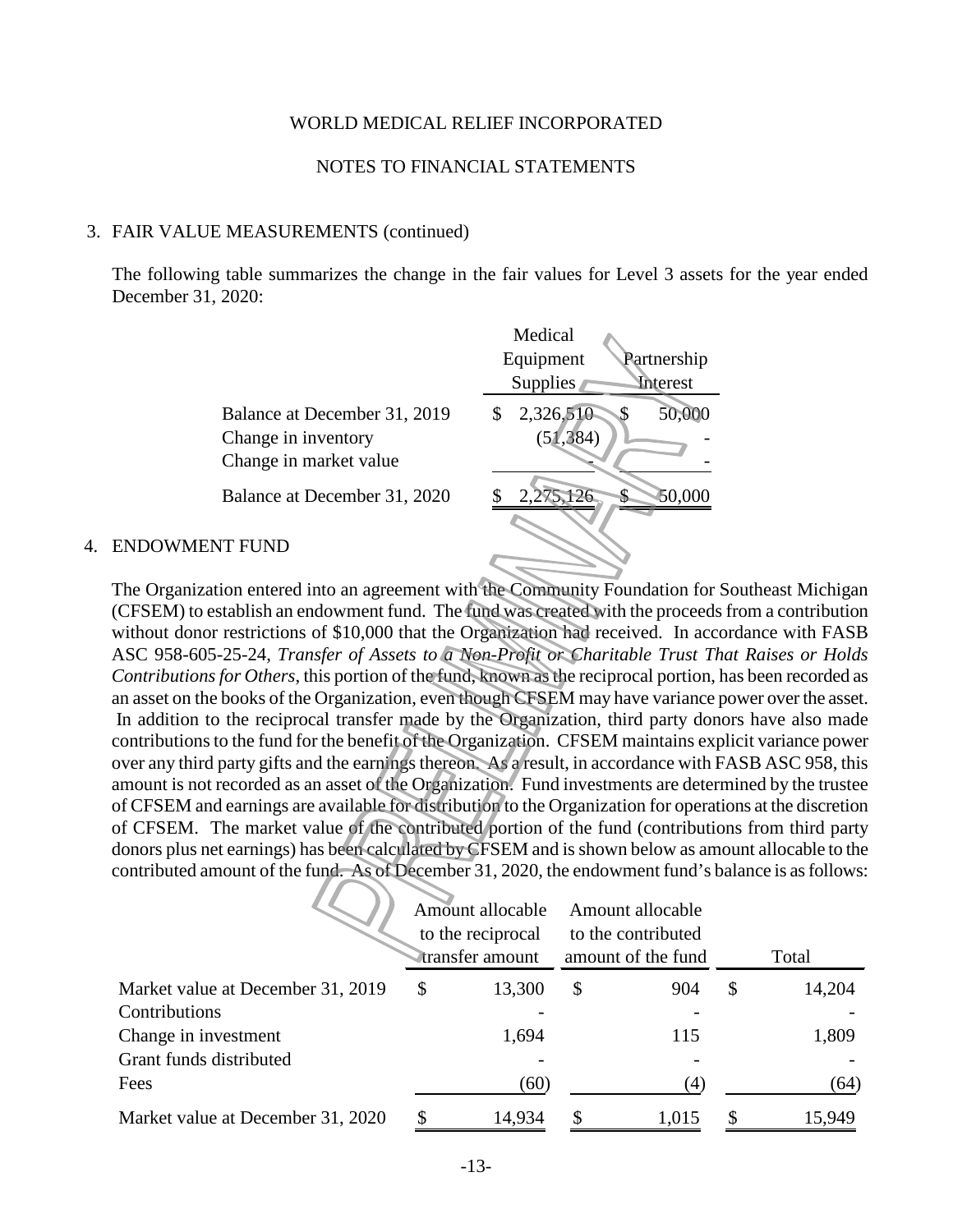### NOTES TO FINANCIAL STATEMENTS

#### 5. LAND CONTRACT RECEIVABLE

Terms of the land contract include monthly payments of principal and interest in the amount of \$3,798 through October 1, 2023. Interest is recognized at the rate of 5% per annum. The land contract is secured by the property at 11707 – 11754 Rosa Parks Boulevard in Detroit, Michigan.

#### 6. PROPERTY AND EQUIPMENT

At December 31, 2020, property and equipment consist of the following:

|                               | Beginning      |                  |                     | Ending         |
|-------------------------------|----------------|------------------|---------------------|----------------|
|                               | <b>Balance</b> | <b>Additions</b> | <b>Dispositions</b> | <b>Balance</b> |
| Machinery and equipment       | 34,905         |                  |                     | 34,905         |
| Vehicles                      | 176,354        |                  |                     | 176,354        |
|                               | 211,259        |                  |                     | 211,259        |
| Less accumulated depreciation |                |                  |                     | 138,954        |
|                               |                |                  |                     | 72,305         |
| <b>LEASE COMMITMENTS</b>      |                |                  |                     |                |

The Organization leases office equipment under lease agreements expiring on various dates through 2023.

Future minimum lease payments are as follows for the years ending December 31:

| 2021<br>2022<br>2023 | \$<br>14,329<br>10,241<br>1,952 |
|----------------------|---------------------------------|
|                      | 26,522                          |

For the year ended December 31, 2020, rental expense under these lease agreements was approximately \$15,200.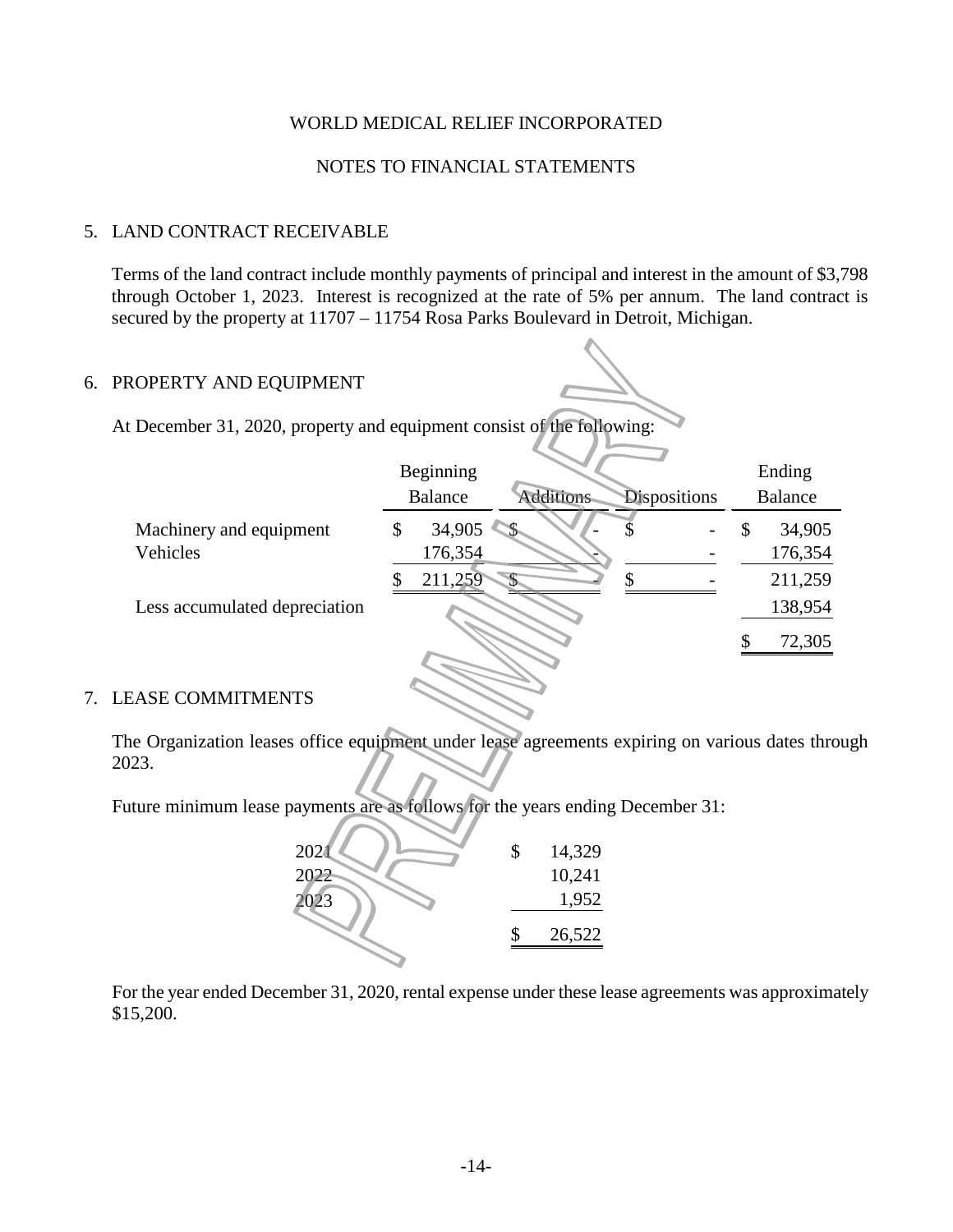#### NOTES TO FINANCIAL STATEMENTS

#### 8. LINE OF CREDIT

The Organization has a \$25,000 line of credit, of which approximately \$2,800 was unused at December 31, 2020. Borrowings under this line of credit bear interest at 5.25% over the bank's prime rate (total rate of 8.50% at December 31, 2020) and are due on demand. Borrowings are secured by the receivables of the Organization.

#### 9. NOTES PAYABLE

The Organization is financing the purchase of vehicles due in monthly payments of \$1,046 and \$838 with interest of 6.799% and 6.974%, respectively.

| 2021                              | \$<br>22,608 |
|-----------------------------------|--------------|
| 2022                              | 17,580       |
| 2023                              | 12,552       |
| 2024                              | 6,276        |
| Total minimum payments            | 59,016       |
| Less amount representing interest | 5,632        |
| Present value of minimum payments | 53,384       |
| Less current portion              | 19,570       |
| Long-term portion                 | 33,814       |
|                                   |              |

# 10. NET ASSETS WITH DONOR RESTRICTIONS

At December 31, 2020, net assets with donor restrictions, consisting of cash and beneficial interest are available for the following:

| Subject to expenditure for specified purpose: |              |
|-----------------------------------------------|--------------|
| Roof capital campaign                         | \$<br>58,279 |
| <b>Affordable Prescription Program</b>        | 13,850       |
| <b>Blankets</b>                               | 1,087        |
|                                               | 73,216       |
| Not subject to appropriation or expenditure:  |              |
| <b>Beneficial interest</b>                    | 10,000       |
|                                               | 83,216       |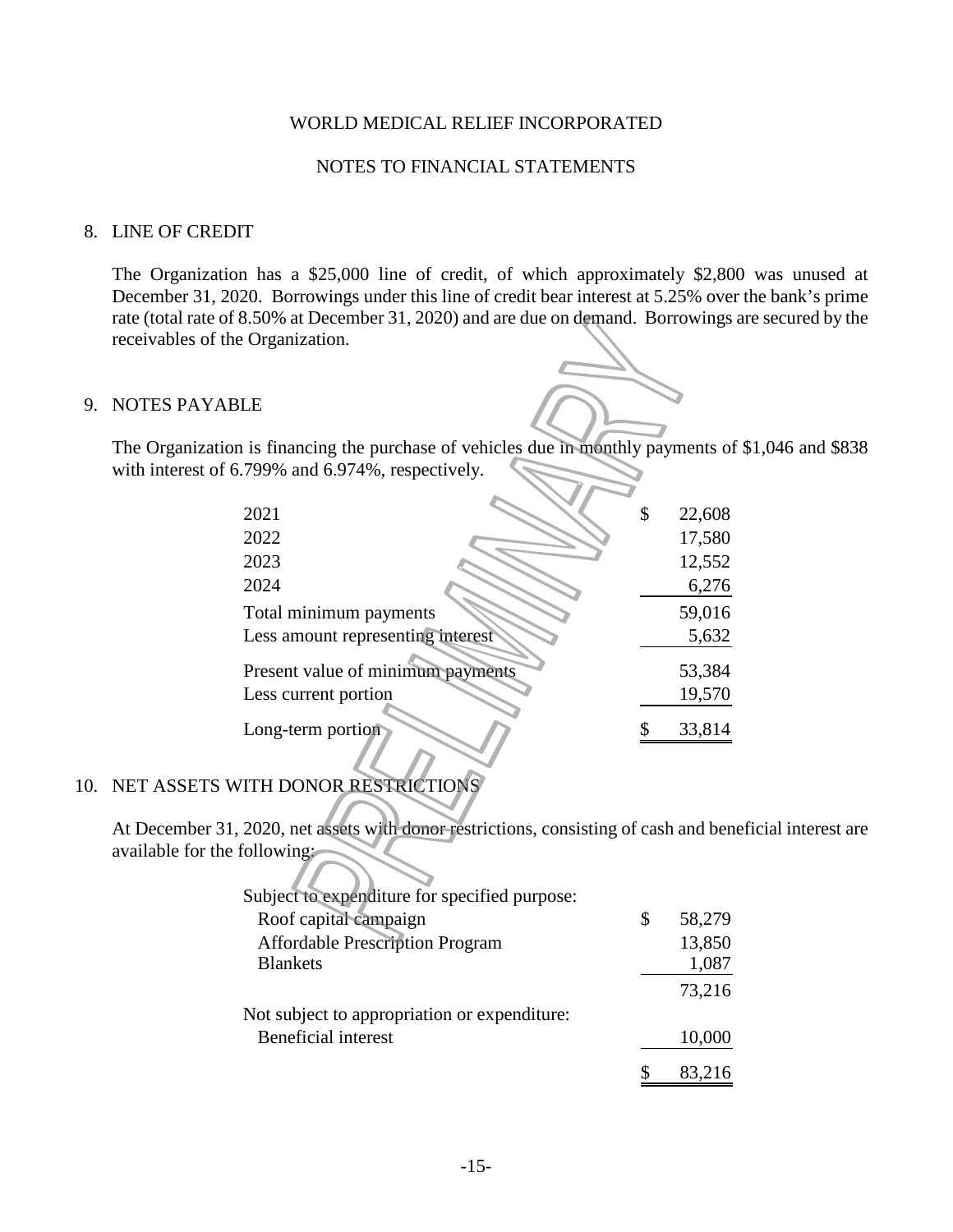### NOTES TO FINANCIAL STATEMENTS

#### 11. DONATED SERVICES

Contributions of donated services that create or enhance non-financial assets or that require specialized skills, are provided by individuals possessing those skills, and would typically need to be purchased if not provided by donation, are recorded at their fair values in the period received. In 2020, the Organization received approximately 1,200 hours of volunteer professional services valued at approximately \$61,900, and received in-kind rent of \$43,200.

Many individuals volunteer their time and perform a variety of tasks that assist the Organization with specific assistance programs, campaign solicitations, and various committee assignments. The Organization received approximately 11,000 hours of nonprofessional volunteer time in 2020 with an estimated value of \$280,100. This amount is not recognized in the statement of activities because the criteria for recognition under ASC 958-605 has not been satisfied.

#### 12. FOUNDATION

In 1988, as the result of a bequest from an estate, the Organization established The Irene M. Auberlin Foundation (the Foundation). The Foundation provides distributions and grants to tax-exempt, nonprofit organizations that supply medical and dental supplies, equipment, and drugs for the benefit of indigent persons or for other such charitable and educational purposes as the Foundation's Board of Trustees shall deem proper. The Foundation's Board of Trustees are members of the Organization's Executive Committee. As of December 31, 2020, the unaudited total assets and total net assets of the Foundation were approximately \$1,670,500, respectively. During 2020, the Foundation provided in-kind rent to the Organization valued at \$43,200.

#### 13. SPECIAL EVENTS

Revenue from special events was \$47,276 with related expenses of \$9,565 for the year ended December 31, 2020.